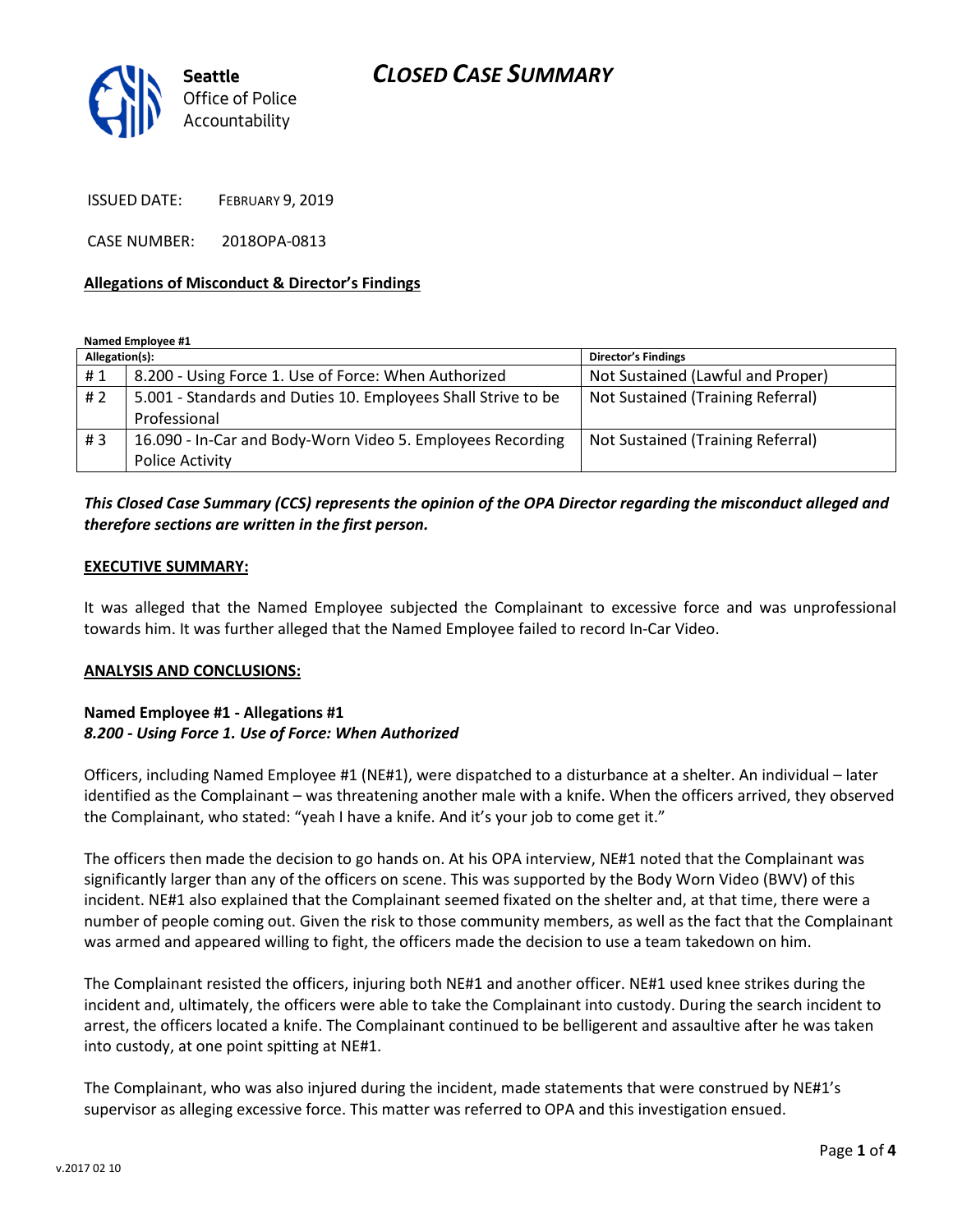# CLOSE CASE SUMMARY

OPA CASE NUMBER: 2018OPA-0813

SPD Policy 8.200(1) requires that force used by officers be reasonable, necessary and proportional. Whether force is reasonable depends "on the totality of the circumstances" known to the officers at the time of the force and must be balanced against "the rights of the subject, in light of the circumstances surrounding the event." (SPD Policy 8.200(1).) The policy lists a number of factors that should be weighed when evaluating reasonableness. (See id.) Force is necessary where "no reasonably effective alternative appears to exist, and only then to the degree which is reasonable to effect a lawful purpose." (Id.) Lastly, the force used must be proportional to the threat posed to the officer. (Id.)

Based on OPA's review of the record, including the Department video, OPA concludes that the force used by NE#1 was consistent with policy.

First, the force was reasonable. The Complainant was suspected of threatening to assault another male with a knife and was believed to be armed and dangerous. Moreover, he was non-compliant and, based on his body language and statements, it appeared that he was willing to fight the officers. Further, he was in an area with a number of community members present, and the officers were legitimately concerned that he could cause harm to innocent bystanders. For these reasons, it was reasonable and appropriate to use force, including a takedown, control holds, and knee strikes, to effectuate taking the Complainant into custody.

Second, the force was necessary as it was reasonable to effectuate the lawful purpose of taking the Complainant, who had indisputably committed multiple crimes, into custody. In addition, there was no apparent alternative to using such force.

Third and last, the force used was proportional to the threat posed by the Complainant. Again, the Complainant was armed and appeared willing to fight the officers and harm others. The force was appropriate given the potential of harm. Moreover, once the Complainant was placed in custody, no further force was used.

For the above reasons, I recommend that this allegation be Not Sustained – Lawful and Proper.

Recommended Finding: Not Sustained (Lawful and Proper)

### Named Employee #1 - Allegation #2

### 5.001 - Standards and Duties 10. Employees Shall Strive to be Professional

It was alleged that NE#1 was unprofessional when he repeatedly used profanity during his interaction with the Subject. NE#1 specifically stated the following; "give him some fucking knees"; "get your fucking hands off me"; "get on your fucking stomach"; and "get your fucking hands behind your back."

SPD Policy 5.001-POL-10 requires that SPD employees "strive to be professional at all times." The policy further instructs that "employees may not engage in behavior that undermines public trust in the Department, the officer, or other officers." (SPD Policy 5.001-POL-10.) The policy further states the following: "Any time employees represent the Department or identify themselves as police officers or Department employees, they will not use profanity directed as an insult or any language that is derogatory, contemptuous, or disrespectful toward any person." (Id.)



Seattle Office of Police Accountability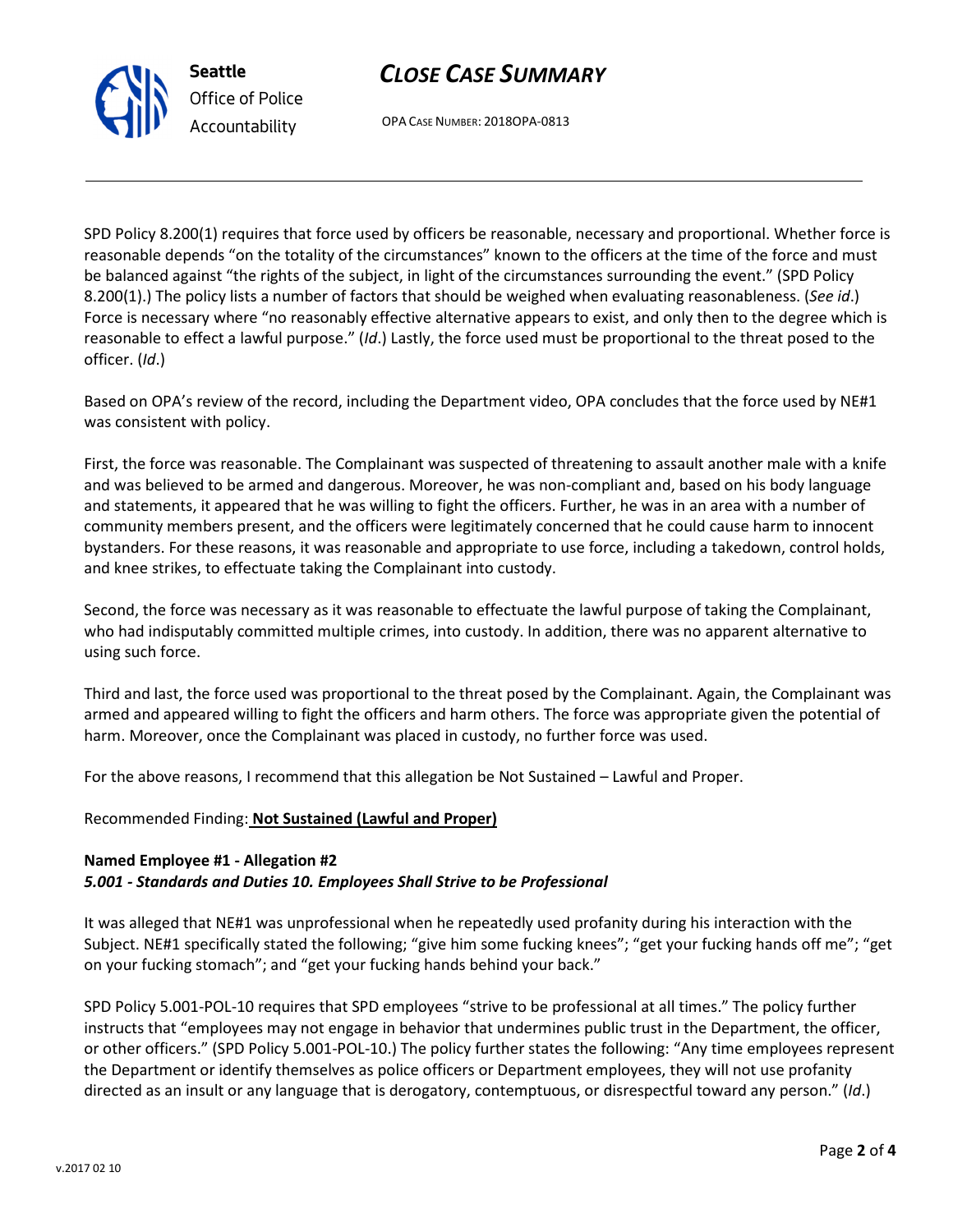

## CLOSE CASE SUMMARY

OPA CASE NUMBER: 2018OPA-0813

Lastly, the policy instructs Department employees to "avoid unnecessary escalation of events even if those events do not end in reportable uses of force." (Id.)

At the time that he used physical force on the Subject, NE#1 noted that the Subject was armed with a knife and was non-compliant. NE#1 explained that his use of profanity was purposed to gain compliance from the Subject and to show that the officers were serious and that he needed to stop resisting and obey their lawful orders.

The profanity used by NE#1 was all associated with commands to the Subject. The profanity had a purpose and was not gratuitous. Indeed, there was no profanity used to insult the Subject. In addition, once the Subject was secured and taken into custody, no further profanity was used by NE#1 in his presence.

NE#1's chain of command identified the profanity he used and preemptively counseled him. I find that this was appropriate and see no need for any further action on OPA's part. As such, I issue NE#1 the below Training Referral.

• Training Referral: As NE#1's chain of command has already identified and addressed NE#1's use of profanity, no further action is recommended by OPA unless the chain of command feels a need to further counsel and train him. Any additional retraining or counseling that is completed in the chain of command's discretion should be documented and this documentation should be maintained in an appropriate database.

### Recommended Finding: Not Sustained (Training Referral)

### Named Employee #1 - Allegation #3 16.090 - In-Car and Body-Worn Video 5. Employees Recording Police Activity

SPD Policy 16.090-POL-1(5) concerns when Department employees are required to record police activity. SPD Policy 16.090-POL-1(5)(b) sets forth the categories of activity that must be recorded, which include: responses to dispatched calls starting before the employee arrives on the scene; and arrests and seizures. SPD Policy 16.090-POL-1(7) requires that Department employees document the existence of video or the reason for the lack of video. Officers are required to note the failure to record in an update to the CAD Call Report, as well as to provide an explanation for the lack of a recording in an appropriate report. (SPD Policy 16.090-POL-1(7).)

During this incident, NE#1 failed to activate his In-Car Video (ICV). He did, however, record his actions on BWV. He noted the failure to record ICV in his supplemental report, but did not appear to update the CAD Call Log to note the lack of a recording.

At his OPA interview, NE#1 stated that he did not know why his ICV failed to record. He recalled activating it as he normally did, but he later noted that it did not turn on.

It is undisputed that NE#1 was required to record this incident on both ICV and BWV. However, it clear from my review of the record, that NE#1's failure to record here was a mistake, not intentional misconduct. Informing this determination is the fact that NE#1 fully recorded this incident on BWV. Where officers fail to record Department video, but self-report, update the CAD Call Log, and document the reason for the lack of a recording in an appropriate report, OPA has not recommended Sustained findings. Here, NE#1 self-reported and documented the lack of the recording in his supplemental report, but he did not update the CAD Call Log. Regardless, and based on